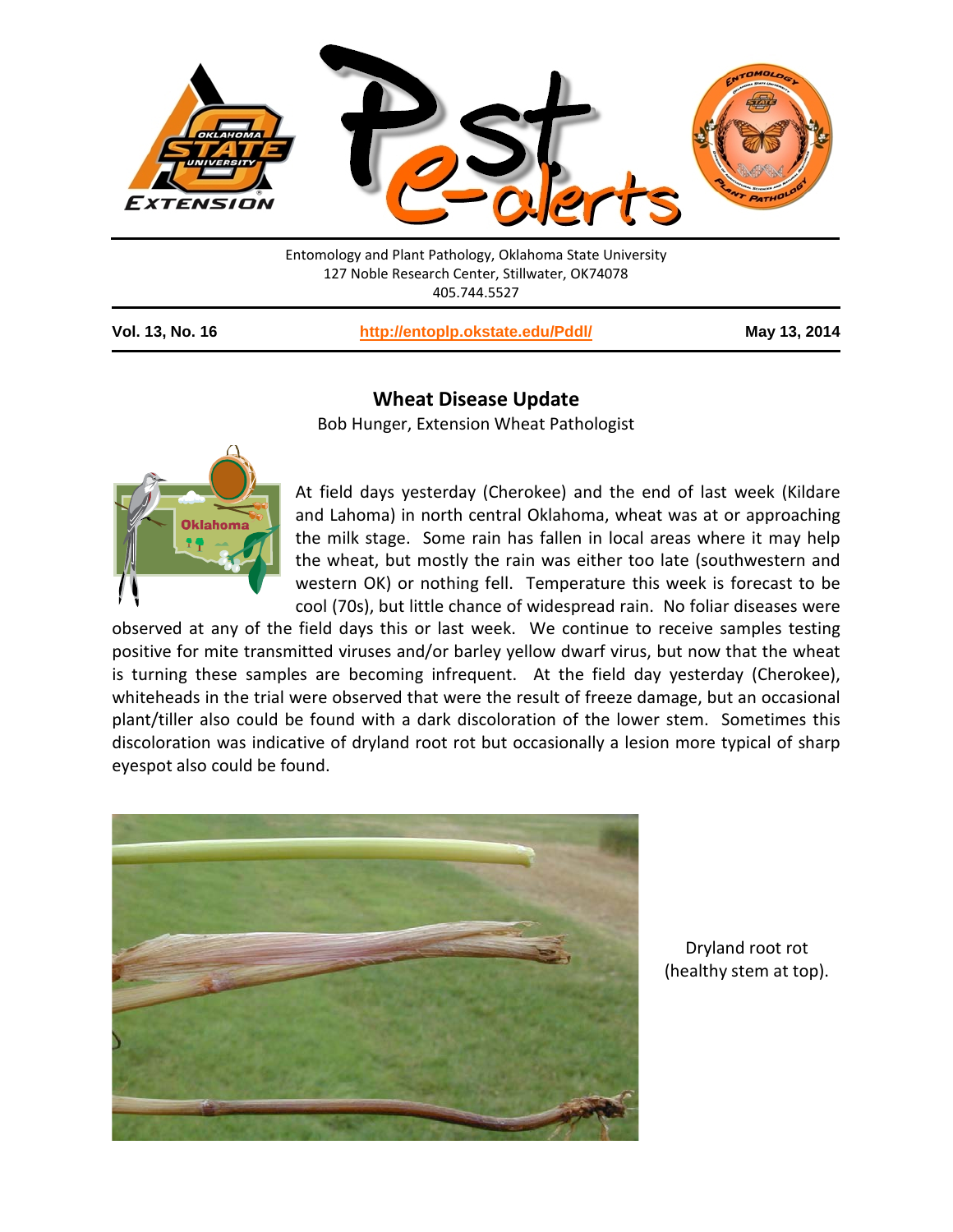

Sharp eyespot lesion.

**Kansas:** (Dr. Erick De Wolf, Ext Plant Pathologist, KSU) 12-May-2014: The wheat crop in Kansas has raced ahead in growth stage this past week. The growth stage now ranges from early stages of kernel development and flag leaf emergence in the North. The hot, dry weather this past week was a major issue in the state although rains this weekend have brought some relief to some parts of central KS.



I was scouting and participating in extension programs in South Central KS this past week including Barber, Harper, Kingman, Pratt, and Reno counties. I found no leaf rust or stripe rust in these demonstration plots or producers fields. Powdery mildew has been absent this year. I found trace levels of tan spot in a few fields on lower leaves. Other reports from Cheyenne, Jefferson, Nemaha, Osage Phillips, Saline, Sedgwick, Sherman, Sumner, Wallace counties indicate there is little or no disease in other areas of the state.

The risk of severe disease in Kansas remains very low this year.